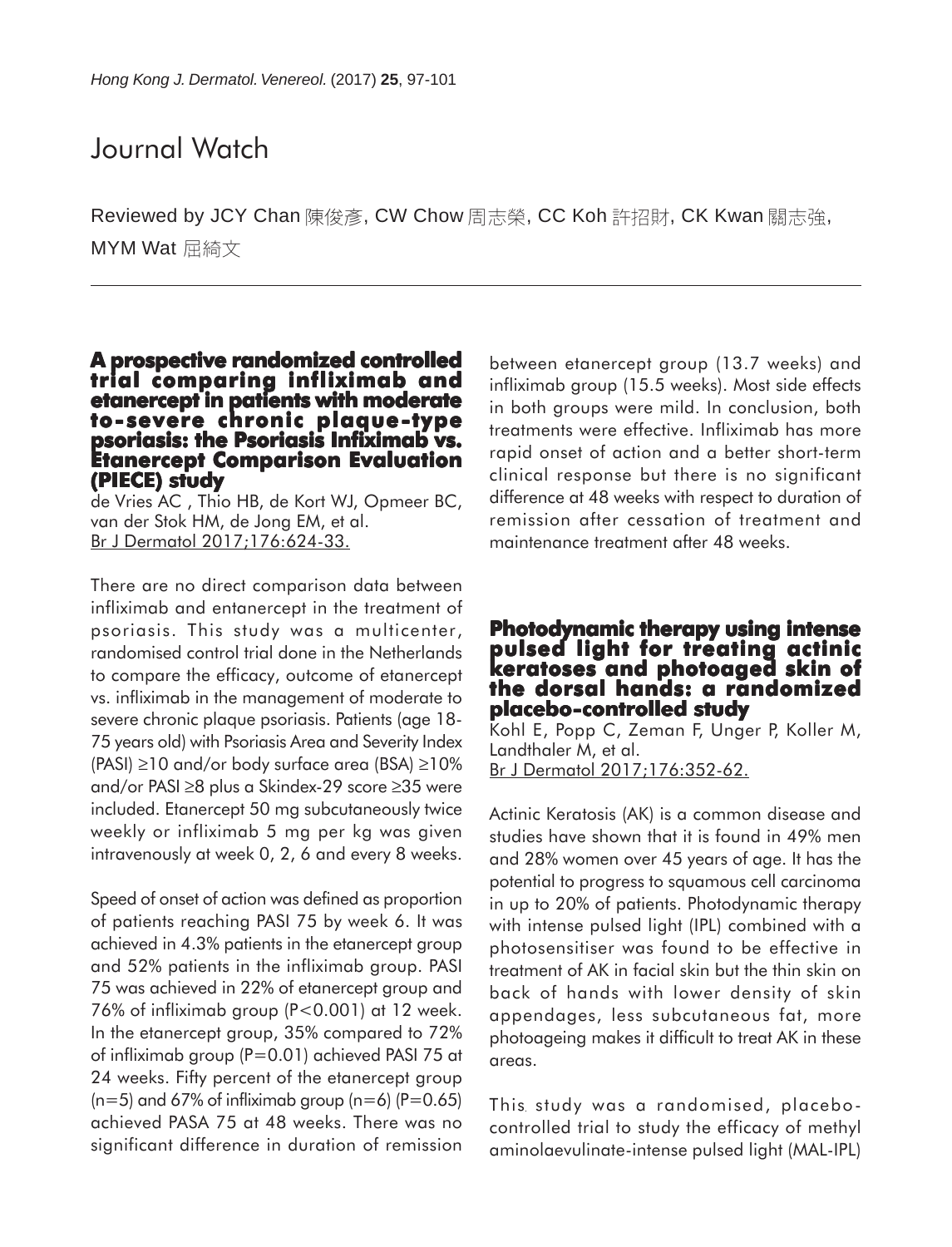on dorsal hands compared to IPL alone. Thirtyseven patients were recruited into both treatment groups: methyl aminolaevulinate (MAL) and IPL (wavelength ≥600 nm, 16.2 J cm², 20 ms, spot size 10-48 mm, 3 passes, double pulse with 40 ms delay, 20% overlap, Ellipse Flex PPT) (MAL-IPL) or placebo and IPL (placebo-IPL). Patients were given three treatments at 6-week intervals and followed up at 10 weeks after the last treatment.

Complete AK clearance rates per hand were 54.5% in the MAL-IPL group and 3% in the placebo-IPL group (P<0.0001) at 10 weeks after the last treatment. Complete AK clearance rates per lesion were 69% in MAL-IPL group and 15% in placebo-IPL group (P<0.001). Increased thickness of subepidemal collagen band, reduced wrinkle size, reduce skin roughness were found in both groups but without significant difference. Mottled pigmentation was significantly higher in MAL-IPL than Placebo-IPL group. In conclusion, MAL-IPL is more effective than Placebo-IPL in reducing AK on dorsal hands. Both treatments improved photoageing on the hand dorsum.

#### **Pediatric contact dermatitis registry data on contact allergy in children with atopic dermatitis**

Jacob SE, McGowan M, Silverberg NB, Pelletier JL, Fonacier L, Mousdicas N, et al. JAMA Dermatol. Published online, February 22, 2017. doi:10.1001/jamadermatol.2016.6136

This retrospective case review studied 1142 patch test cases of children younger than 18 years in the United States. The objective was to elucidate the associations and sensitisation among patients with concomitant atopic dermatitis (AD) and allergic contact dermatitis (ACD), using data from the Pediatric Contact Dermatitis Registry.

Patch-tested patients with AD were 1.3 years younger (10.5 years in the AD group vs 11.8 years in the non-AD group; P<0.001). Atopic dermatitis was more significantly likely in Asian patch-test patients (OR, 1.92; 95% CI, 1.2-3.1; P=0.008) or African-American patients (OR, 4.09; 95% CI, 2.7-6.2; P<0.001). Patch testing was more likely to be performed in patients with generalised AD with (OR, 4.68; 95% CI, 3.50-6.30; P<0.001). There was a significantly longer history of dermatitis in patients with AD as compared to those without AD, 3.5 years vs 1.8 years  $(P<0.001)$ .

Patient with AD had different reaction profiles to those without AD. In contrast to patients without AD; the odds ratio of positive patch test of the following substances were: cocamidopropyl betaine (CAPB): OR: 7.4 (P=0.008); wool alcohol: OR: 4.2 (P=0.047), lanolin: OR: 4 (P=0.053), tixocortol pivalate: OR: 5.3 (P=0.02) and parthenolide: OR: 7.6 (P=0.006). Patients with AD had a statistically significantly lower OR of having a positive patch test to methylisothiazolinone, cobalt and potassium dichromate when compared with the non-AD group.

This study provides information on the relationship between atopic dermatitis and allergic contact dermatitis in paediatric patch-tested patients in the United States. Concomitant undiagnosed ACD may result in treatment resistant disease in patients with AD. Physicians must beware of the diagnosis of ACD in patients with AD as patients can avoid detected allergens that could potentially aggravate the cutaneous symptoms.

#### **Phototherapy for vitiligo a systematic review and meta-analysis**

Bae JM, Jung HM, Hong BY, Lee JH, Choi WJ, Lee JH, et al. JAMA Dermatol 2017 Mar 29. doi: 10.1001/ jamadermatol.2017.0002. [Epub ahead of print]

This systemic review and meta-analysis was performed to estimate the treatment response of vitiligo to phototherapy. The meta-analysis included 35 prospective studies. The outcome of interest was the repigmentation rate.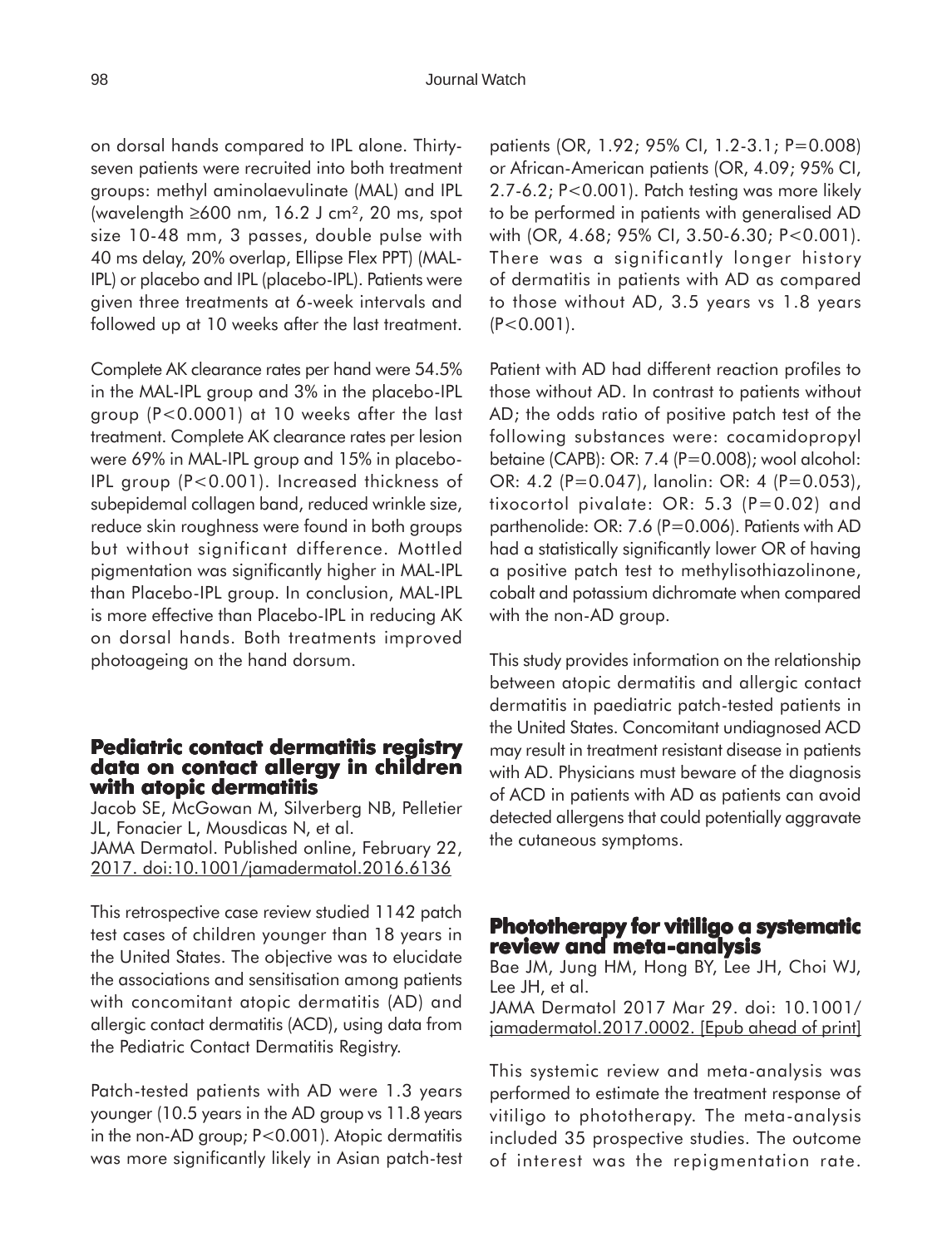Repigmentation was graded based on a quartile scale with at least mild  $(>=25\%$  repigmentation), at least moderate (>=50% repigmentation), and marked (>=75% repigmentation) responses. Subgroup analyses were performed to investigate the treatment response to NBUVB phototherapy by body site, (1) face and neck, (2) trunk, (3) extremities, and (4) hands and feet.

For NBUVB phototherapy, a mild response  $(>=25\%$  repigmentation) was seen in 62.1% of 130 patients (95% CI: 46.9%-77.3%) in three studies at 3 months; at 6 months: this was seen in 74.2% of 232 patients (95% CI: 68.5%-79.8%) from 11 studies; and at 12 months: 8 studies reported a mild response in 75% of 512 patients (95% CI: 60.9%-89.2%). There was a marked response ( $> = 75\%$  repigmentation) to NBUVB phototherapy in 13.0% (95% CI, 2.1%-23.9%) of 106 patients in two studies at 3 months, in 19.2% (95% CI, 11.4%-27.0%) of 266 patients in 13 studies at 6 months and 35.7% (95% CI, 21.5%-49.9%) of 540 patients in 9 studies at 12 months.

For PUVA phototherapy, there was an at least mild response in 51.4% (95% CI, 28.1%-74.7%) of 103 patients in four studies at 6 months; and 61.6% (95% CI, 20.2%-100%) of 72 patients in three studies at 12 months. A marked response to PUVA was achieved in 8.5% (95% CI, 0%-18.3%) of 88 patients in 3 studies at 6 months and 13.6% (95% CI, 4.2%-22.9%) of 72 patients in 3 studies at 12 months.

In addition, regarding treatment response to NBUVB phototherapy by body site, the most responsive body site was the face and neck. A marked response was seen on the face and neck in 44.2% (95% CI, 24.2%-64.2%) of 153 patients in five studies. The treatment responses on hands and feet were extremely low, with a mild response observed in only 11.0% of patients.

The authors concluded that longer treatment duration should be encouraged to enhance the treatment response to phototherapy for vitiligo. A period of at least six months of treatment is required to determine the responsiveness to phototherapy. The most responsive body site was the face and neck. It is essential to reassure and encourage patient to achieve maximum treatment response.

### **Clinical markers of vitiligo activity**

Benzekri L, Gauthier Y. J Am Acad Dermatol 2017;76:856-62.

The clinical course of vitiligo is difficult to predict. Currently, disease activity is mainly determined by history of progression, Koebner phenomenon, or negativity of mini-grafting test. All these assessments are imprecise, time consuming and non-immediate. So far, histological studies of the edge of viliginous lesions, although invasive, have been considered the most reliable method. It has been found that in active lesions, there is a progressive loss of pigment, prominent inflammatory reaction and absence of melanocytic detachment. In this study, the authors aimed at developing a rapid, non-invasive and accurate tool to assess vitiligo activity.

In this cross-sectional prospective study, patients with non-segmental vitiligo who failed various medical treatments and had stopped treatment for one year were recruited. Patients were assessed systematically by visualisation under daylight and Wood's lamp. They were scored using Vitiligo European Task Force (VETF) scoring system, and photographed using serial digital images to whole body and individual lesions. Clinically they were classified into amelanotic with sharply demarcated border (ASDB) if they showed pigmented areas and achromia only or hypomelanotic with poorly defined border (HPDB) if there were pigmented, hypochromic and achromic areas. They were reassessed after one year by blinded observers to evaluate for disease progression. Skin biopsies were also taken from vilitiginous areas, perilesional margin and nearby normal skin.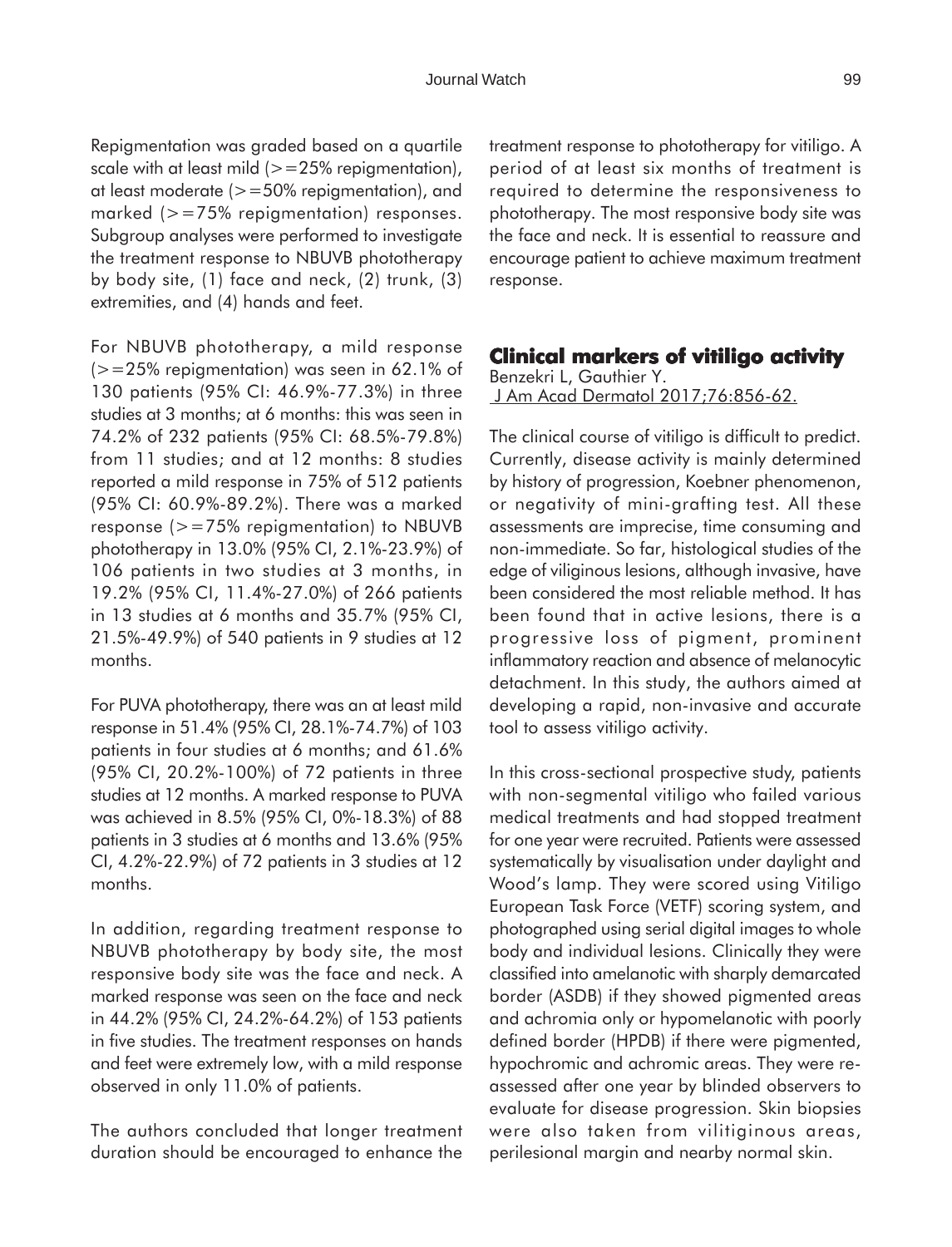A total of 71 patients were included of which two were lost to follow-up. Forty-six of them showed disease progression in one year while 23 cases remained stable. It was found that those with stable disease were statistically associated with ASDB type, absence of family history of vitiligo and less than 10% body surface area involvement. Histologically, there was a lack inflammatory infiltrate and a reduced expression E-cadherin at the membrane of keratinocytes. However, skin type and the presence of Koebner phenomenon was not associated with disease activity.

The authors concluded that the presence of hypochromic edge and poorly-demarcated borders under Wood's light at first visit could accurately predict vitiligo activity, which also correlated with histological finding. With this simple non-invasive assessment, physicians can decide on suitable treatment and predict treatment outcome. However, this study was limited by small sample size, cross-sectional nature and disease activity was sometimes site-dependent.

#### **Isotretinoin treatment for acne and risk of depression: a systematic review and meta-analysis**

Huang YC, Cheng YC J Am Acad Dermatol 2017;76:1068-76.

Isotretinoin is the most effective treatment for severe and nodulocystic acne. However, after the first report on its possible induction of depressive symptoms in 1983, its relationship with depression remains controversial. In this study, the authors examined this relationship using an evidencebased meta-analysis.

All controlled or prospective non-controlled trials involving more than 15 acne patients on isotretinoin, with documentation of depression prevalence or depressive score, published before 30 September, 2016 and quality score more than 12 were included. The primary outcome of this study was to examine the prevalence of depression or change in depressive score after isotretinoin therapy.

Out of 172 studies screened, 31 studies met the inclusion criteria: three population-based studies, 8 controlled studies, and 20 prospective openlabel studies. In the controlled trials, the change in depression score from baseline was similar in those who received isotretinoin and alternative treatment. On the other hand, there was a significant decrease in depression prevalence (relative risk [RR] 0.588, 95% CI 0.382-0.904) and reduction in depression score (SMD -0.335, 95% CI -0.498 to -0.172) after isotretinoin treatment. Only one populational study showed an increase in depression, but that study was subjected to sampling bias.

The authors concluded that isotretinoin treatment for acne at standard therapeutic dose did not increase the risk of depression. In fact, after pooling analysis, a significant decrease in depressive score was observed. Although individual susceptibility to depression under isotretinoin use cannot be ruled out, current evidence showed that isotretinoin is safe for acne patients.

This meta-analysis was limited by the lack of randomised controlled trials and a large interstudy variation was observed.

## **Anorectal pathology amongst HIV infected patients attending the Douala General Hospital: a cross- sectional study**

Luma HN, Eloumou AFB, Fualefeh-Morfaw EA, Malongue A, Temfack E, Lekpa FK, et al. <u>Int J STD AIDS 2017;28:389-96.</u>

It is estimated that around 35.3 million people were living with HIV/AIDS (PLHIV) in 2012. The advancement of highly active anti-retroviral